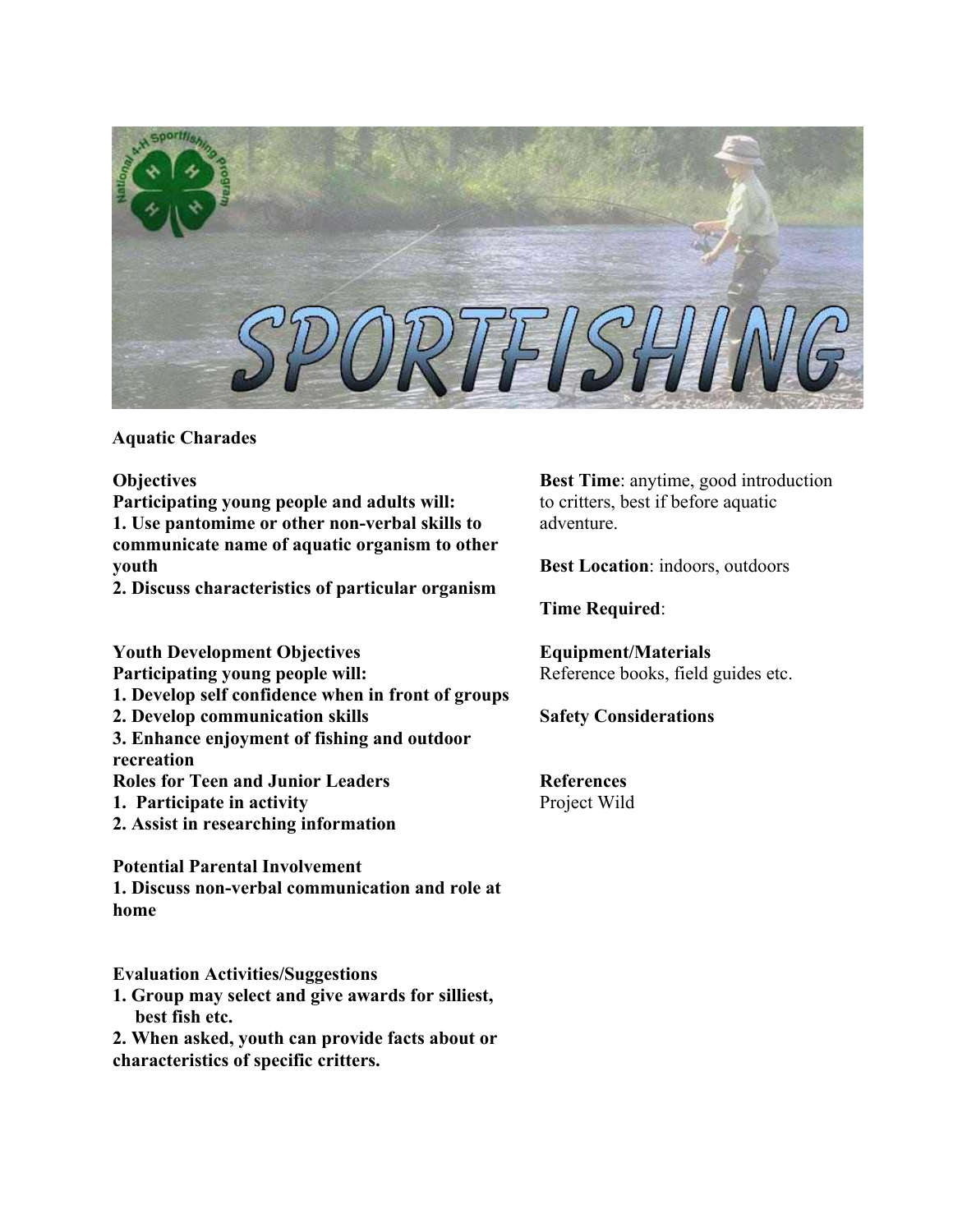## **Preparation**

On a small slip of paper (at least one for each participant), write the name of an aquatic organism. Gather resource materials (field guides, id books etc.)

## **Presentation**

I. Nonverbal communication

a. charadesBuse of actions, gestures to communicate to others the name of something b. pantomimeBuse of actions to imitate or suggest something

Research

## **Application**

This activity is a hybrid of Project WILD's "Animal Charades" and "Visual Vocabulary" activities. Students pick an aquatic activity card at random. This card has the name of an aquatic organism, a description of it, and a picture of the organism (both animals and plants are used).

1. The students should read the cards to themselves and should not let others know what organism they have selected. Give the students some time to examine the picture and the description.

2. Tell the students that each of them will act out, or pantomime, the activities of the organism they have chosen. They cannot use any words. Each person will have one minute to pantomime the organism on his/her card, while the other students try to guess the name of the organism.

3. If after one minute the group has not guessed the critter, then the pantomimer may use verbal skills (noises and words) to give clues. The name of the organism may not used.

4. When the group guesses the organism, the student may wish to share his/her new-found knowledge of the organism with the group.

5. You may wish to give awards for the most creative, difficult, easiest and silliest!